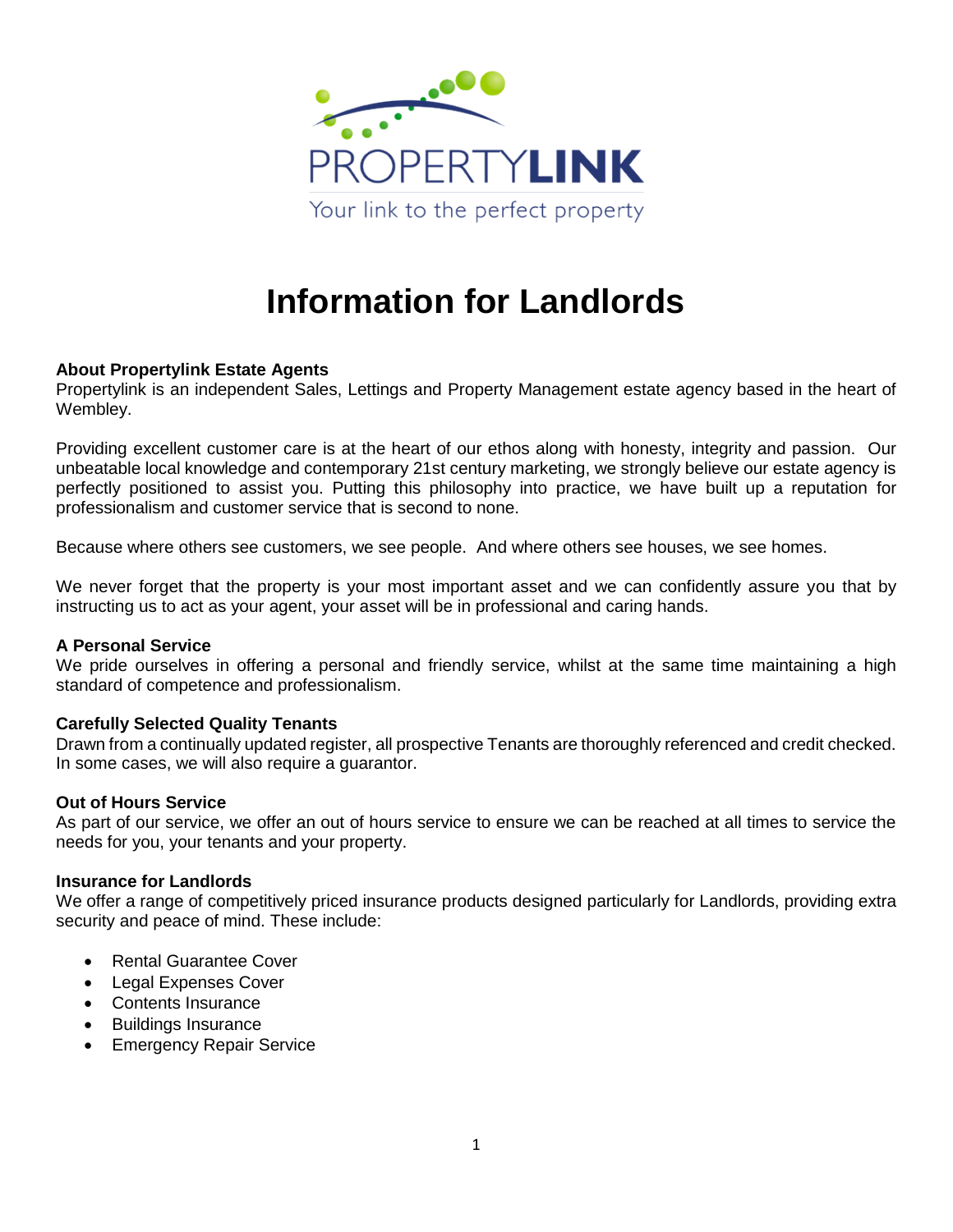# **Services offered by Propertylink London Limited**

Outlined below are the four elements of our Lettings Service. However, we maintain a flexible attitude, and are generally able to adapt our Service to meet our client's individual circumstances and needs, for example by providing a part only Service, or occasionally by taking on additional tasks and duties.

# **Introduction**

Our Letting Only Services includes marketing of the property and carrying out viewings, leading to the introduction and vetting of a prospective Tenant. This proving satisfactory, we will then go ahead and prepare the tenancy agreement, and if required an inventory.

Following this, the first month's rent and a security deposit will be collected. The deposit will be credited to an authorised government scheme. Propertylink has used Deposit Protection Service since The Housing Act 2004 legislation was introduced because of a widespread concern that landlords were unfairly withholding their tenants' deposits. The Act was designed to achieve two objectives: ensure that tenancy deposits were protected in a government authorised scheme; and give tenants access to a free dispute resolution service if they were unable to agree with their landlord on how the deposit should be allocated at the end of the tenancy. The first month's rent will be credited to the Landlord less our agreed fee. Managing the tenancy, including the maintenance and rent collection, will then be the responsibility of the Landlord.

### **Rent Collection**

Our Rent Collection service is ideal for landlords who prefer to be more hands on with their investment. Propertylink will still find the best tenant(s) for your property and provide monthly rent collection services on your behalf, however the management of your property (including dealing with any tenant enquiries) is left in your hands.

# **Full Management**

Whether you're a landlord with one property, or a landlord with a large portfolio, we'll manage your rental property with the utmost professionalism and integrity. Property management is a core element of our business. We look after properties for buy-to-let investors; homeowners who are temporarily relocating; expats and trusts. Many of our clients have been with us for years and wouldn't dream of going anywhere else. Our full management service includes the Introduction responsibilities outlined above alongside the following:

- Rent collection Collecting and processing of rental payments. These will be credited automatically to the Landlord's nominated bank account on the due date.
- Regular property visits During the tenancy we carry out quarterly inspection visits as standard. Should these bring to light any maintenance issues, we will (within the confines of our Management Agreement) recommend, oversee and account for any necessary repairs.
- Renewals Towards the end of the tenancy, we will liaise with the Tenant, and renew the tenancy agreement or arrange to check them out as applicable and market the property for prospective tenants.
- Arranging quotes and managing repairs We have built relationships with a number of tradesmen who are reliable. This enables us to resolve emergencies efficiently as well as ensuring your property is kept in the highest order. Our tradesmen do not charge our clients call out charges for any visits unless the visits are out of hours.
- Being the first point of call for tenants As your management agent, your tenants will liaise directly with us. We take the stress out of letting your property!
- Advising on current landlord responsibilities and legislation We regularly attend workshops and events to keep up to date with the everchanging legislation. This is particularly important with Houses in Multiple Occupation. As well as maintaining existing HMOs, ensuring safety and legal compliance is maintained, we also assist HMO landlord achieve Local Authority licensing.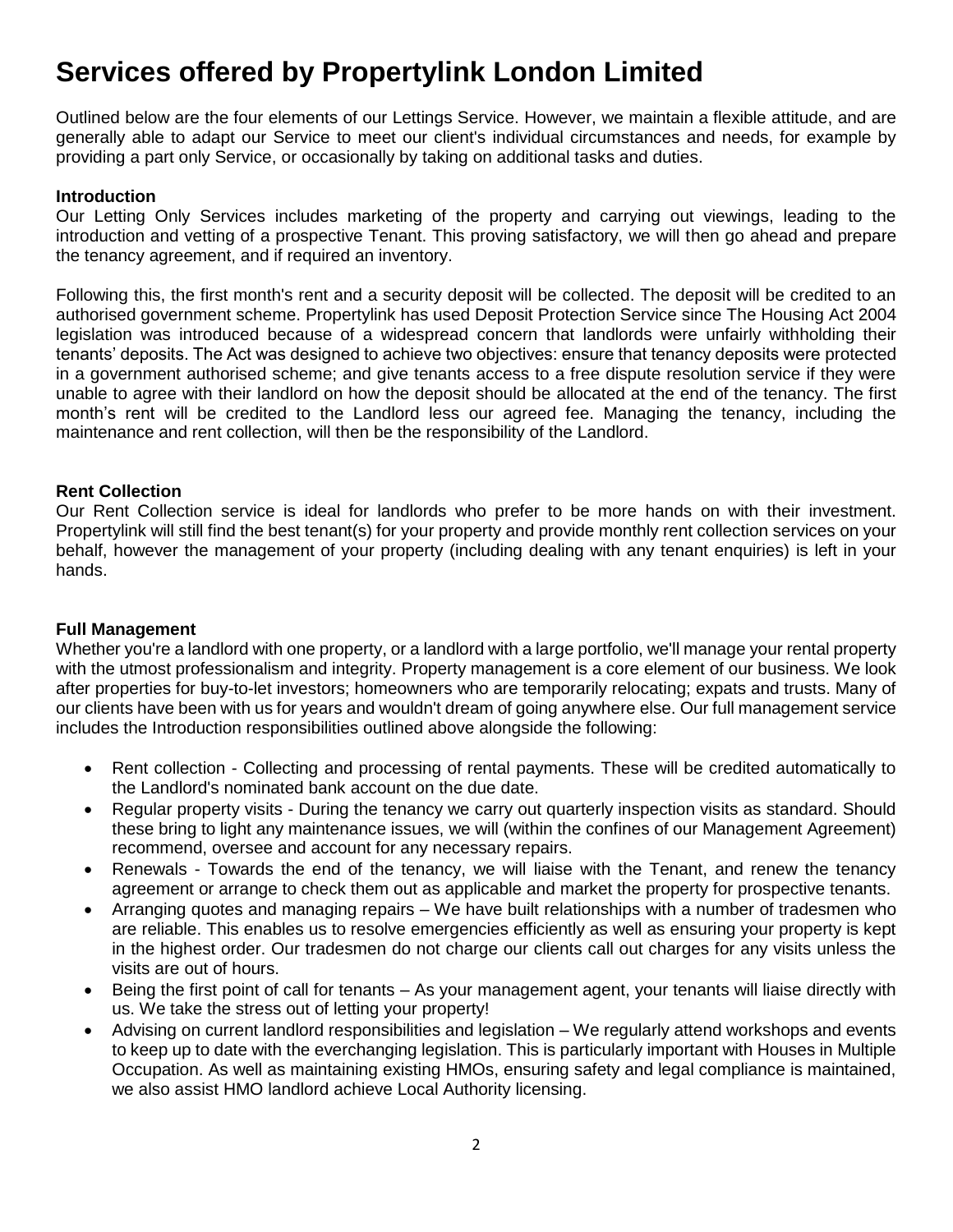### **Guaranteed Rent**

If you are a landlord looking for a fixed rental income, paid each month without all the stress involved of letting out a property, then you have come to the right place! We provide certainty in an uncertain time.

Propertylink signs a contract directly with you. We guarantee the rent each month for the full term of the contract which ranges from 1 - 5 years. No rental voids, extra fees, commissions or charges. All the hassle is taken away too, with maintenance and repair call-outs covered by our in-house team, making this the perfect hands-off investment. All of our tenants are fully vetted professionals from some of the biggest corporate companies in the world. Welcome to the wonderful world of guaranteed rent!

Our team has years of experience in the industry and knows how important it is to provide landlords with peace of mind when renting out their properties. Get in touch today for more information about our Guaranteed Rent Management service.

Propertylink also offers a Rent Guarantee service backed by Rent4Sure which covers missed rental payments and includes cover for Legal Expenses. If you're a landlord who depends on the monthly rental income to pay the mortgage on your buy-to-let property, or you rely on these payments from tenants for other reasons, this type of insurance can be useful.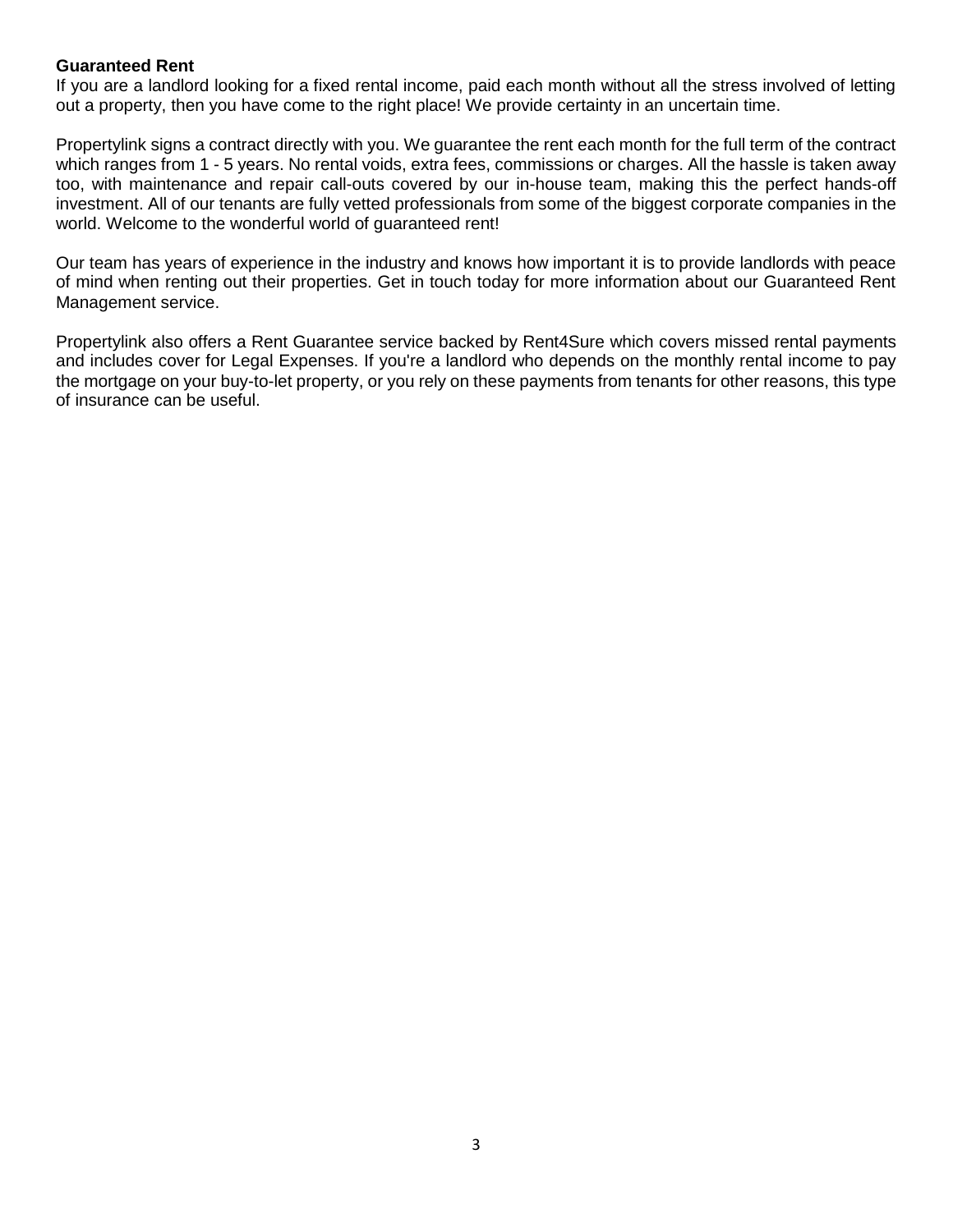# **Preparing the Property**

We have found that a good relationship with Tenants is the key to a smooth-running tenancy. As Property Managers this relationship is our job. It is important that the Tenants should feel comfortable in their home, and that they are receiving value for their money. It follows therefore that a well-maintained property in a good decorative order will go towards this, whilst also achieving a higher rental figure. Tenants are also more inclined to treat such a property with greater respect.

### **General Condition**

Electrical, gas plumbing, waste, central heating and hot water systems must be safe, sound and in good working order. Repairs and maintenance are at the Landlords expense unless misuse can be established. Interior decorations should be in good condition and preferably plain, light and neutral.

### **Furnishings**

It is your choice if you wish to furnish the property. We recommend furnishing the property as it enables us to achieve a higher rental figure, however we recommend only minimal furnishings which should be of reasonable quality:

- Bedroom Bed, wardrobe and chest of drawers.
- Living room Sofa, coffee table and dining table (if space permits)
- $\bullet$  Kitchen Fridge freezer, washing machine, oven and hob.

### **Personal items, ornaments etc.**

Personal possessions, ornaments, pictures, books etc. should be removed from the premises, especially those of real or sentimental value. Some items may be boxed, sealed and stored in the loft at the owner's risk. All cupboards and shelf space should be left clear for the Tenant's own use.

### **Gardens**

Gardens should be left neat, tidy and rubbish free, with any lawns cut. Tenants are required to maintain the gardens to a reasonable standard, provided they are left the necessary tools. However, very few Tenants are gardeners, and if you value your garden, or if it is particularly large, you may wish us to arrange visits by our regular gardener.

# **Cleaning**

At the commencement of the tenancy the property must be in a thoroughly clean condition, and at the end of each tenancy it is the Tenants' responsibility to leave the property in a similar condition. Where they fail to do so, cleaning will be arranged at their expense.

### **Information for the Tenant**

It is helpful if you leave information for the Tenant, e.g., on operating the central heating and hot water system, washing machine and alarm system, and the day refuse is collected etc.

### **Keys**

You should provide one set of keys for each Tenant. Where we will be managing, we will arrange to have duplicates cut as required.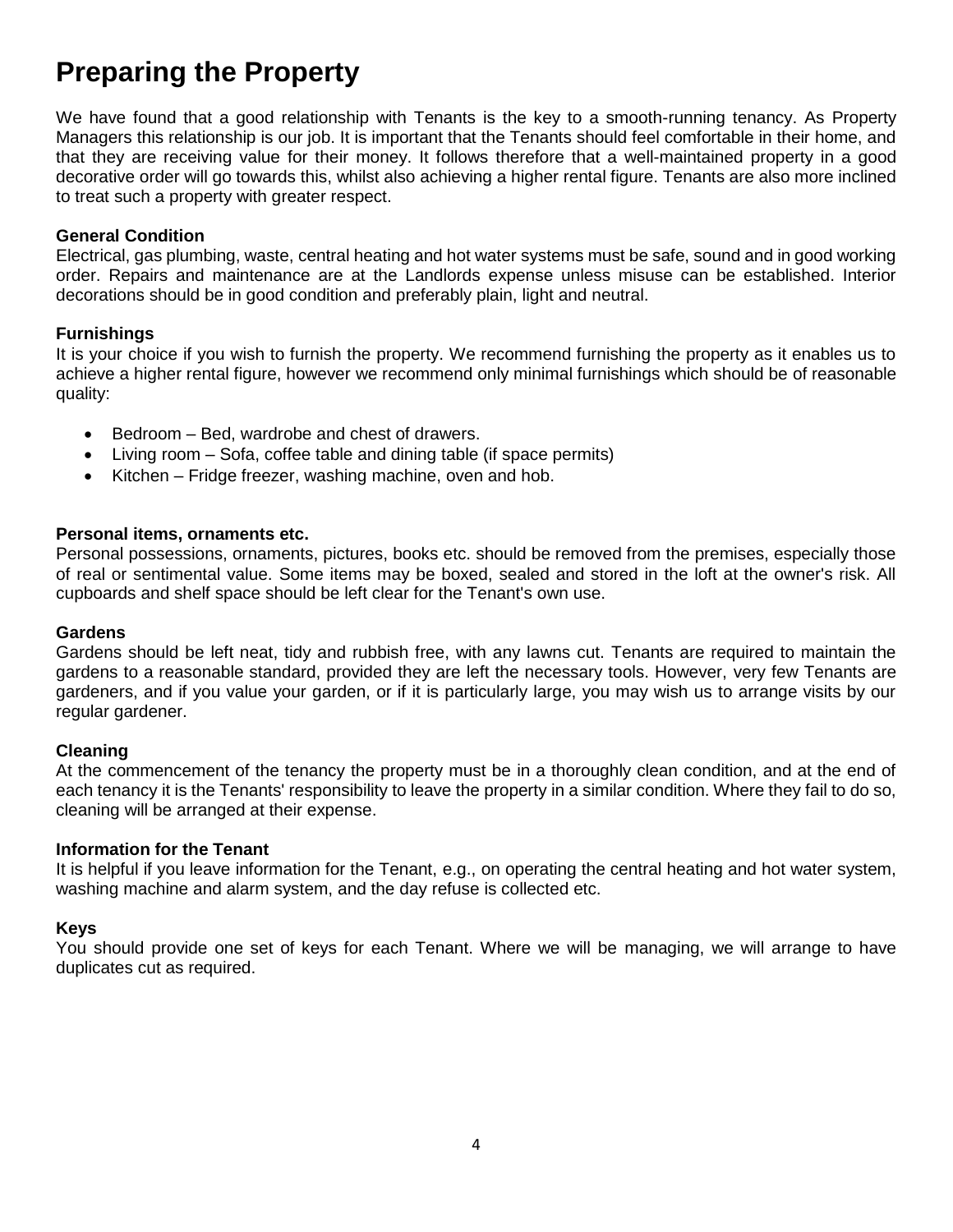# **General Advice for Landlords**

# **Mortgage**

If your property is mortgaged, you should obtain your mortgagee's written consent to the letting. They may require additional clauses in the tenancy agreement of which you must inform us.

# **Leaseholds**

If you are a leaseholder, you should check the terms of your lease, and obtain the necessary written consent before letting.

### **Insurance**

You should ensure that you are suitably covered for letting under both your buildings and contents insurance. Failure to inform your insurers may invalidate your policies. We can advise on Landlords Legal Protection, Rent Guarantee Cover and Landlords Contents and Buildings Insurance if required.

# **Bills and regular outgoings**

We recommend that you arrange for regular outgoings e.g., service charges, maintenance contracts etc. to be paid by standing order or direct debit. However, where we are managing the property, by prior written agreement we may make payment of certain bills on your behalf, provided such bills are received in your name at our office, and that sufficient funds are held to your credit.

### **Council tax and utility accounts**

We will arrange for the transfer of Council Tax and utility accounts to the Tenant. Meter readings will be taken, allowing your closing gas and electricity accounts to be drawn up. All these matters we will handle for you.

### **Income tax**

When resident in the UK, it is entirely the Landlords responsibility to inform the Inland Revenue of rental income received, and to pay any tax due. Where the Landlord is resident outside the UK during a tenancy, under rules effective from 6 April 1996, unless an exemption certificate is held, we as Landlord's Agent are obliged to retain and forward to the Inland Revenue on a quarterly basis, an amount equal to the basic rate of income tax from rental received, less certain expenses. An application form for exemption from such deductions is available from this Agency, and further information may be obtained from the Inland Revenue.

# **The inventory**

It is most important that an inventory of contents and schedule of condition be prepared, in order to avoid misunderstanding or dispute at the end of a tenancy. Without such safeguards, it will be impossible for the Landlord to prove any loss, damage, or significant deterioration of the property or contents. In order to provide a complete Service, we will if required arrange for a member of staff to prepare an inventory and schedule of condition, at the cost quoted in our Agency Agreement.